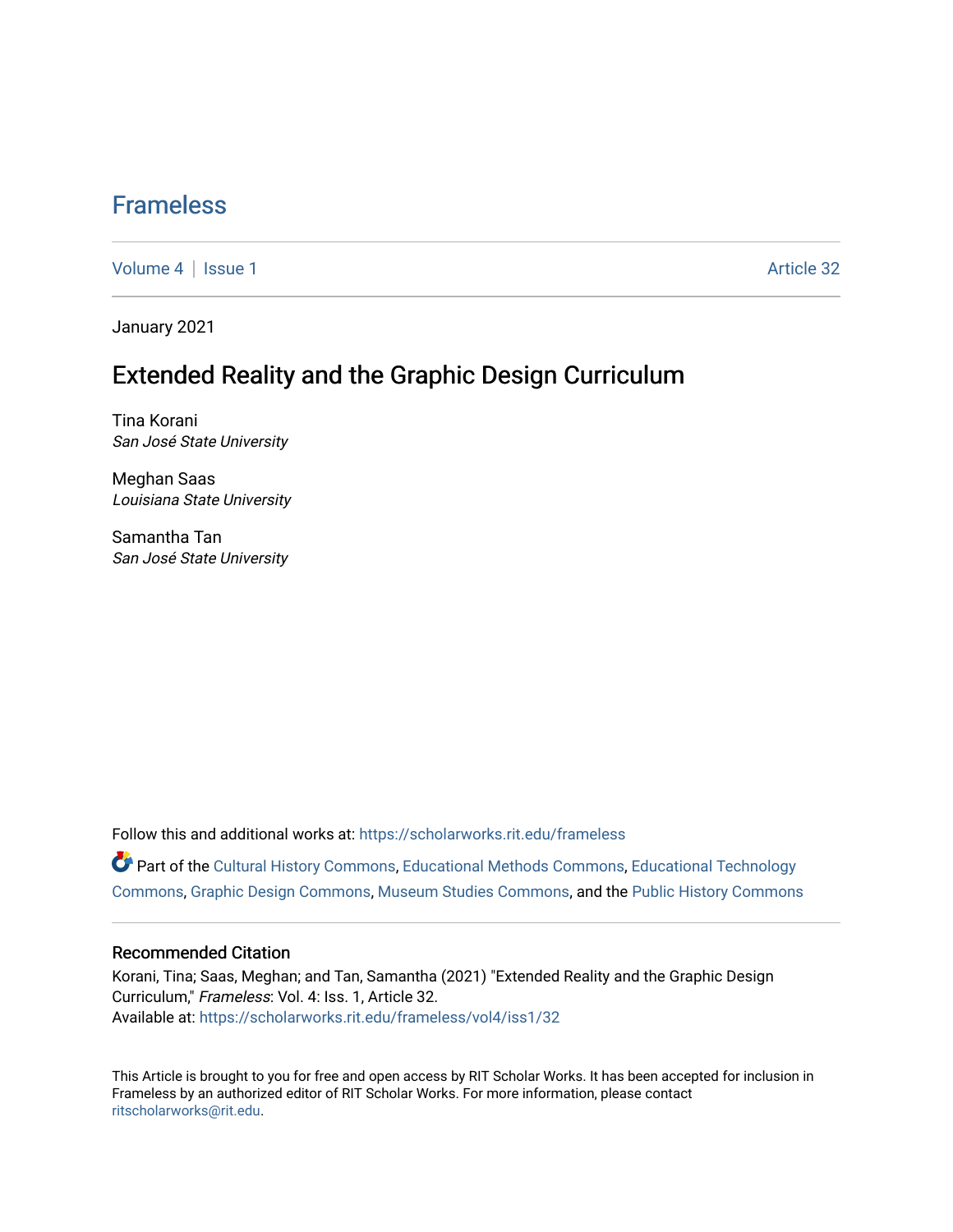# **FRAMELESS**

## **Extended Reality and the Graphic Design Curriculum**

**Tina Korani\*** San José State University

**Meghan Saas** Louisiana State University

**Samantha Tan** San José State University

As we rapidly move toward a fully virtual world, commercial industries and organizations are becoming increasingly competitive with their communications strategies so that they can continue to attract audiences' attention and break through industry noise. As a result, the notion of "immersive experiences" is becoming more popular. XR technology is at the forefront of delivering unique, immersive and interactive experiences — and it has seen significant growth in recent years across all commercial industries and is poised to continue that trend.

The graphic design industry is embracing XR as a new medium, and XR skills are in high demand within the field. Given the trend in consumer interest and the recent pandemic-fueled shift toward exclusively virtual consumer interaction, AR is poised to be the ideal technological solution for meeting consumer demand and maintaining exciting brand engagement. Graphic designers must be prepared to meet that demand and craft those digital experiences. Those designers who do invest in AR skills will be in high demand and will contribute to a new era of interactive design.

Institutions of higher education must adopt XR—and particularly AR—into the graphic design curriculum to keep pace with the industry. Several barriers are slowing this curricular adoption but can be overcome through a greater push in education and training of AR technologies, as well as the overall dedication toward investing in the right AR tools.

Advances in AR technology have created an opportunity for its use as both a pedagogical tool and a creative medium. AR is the natural evolution of the digital mockup, and a vital tool in training our next generation of graphic designers. Integrating AR with traditional graphic design elements and

*<sup>\*</sup>*Corresponding Author, Tina Korani

*Submitted April 13th, 2022*

*Accepted April 13th, 2022*

*Published online April 18th, 2022*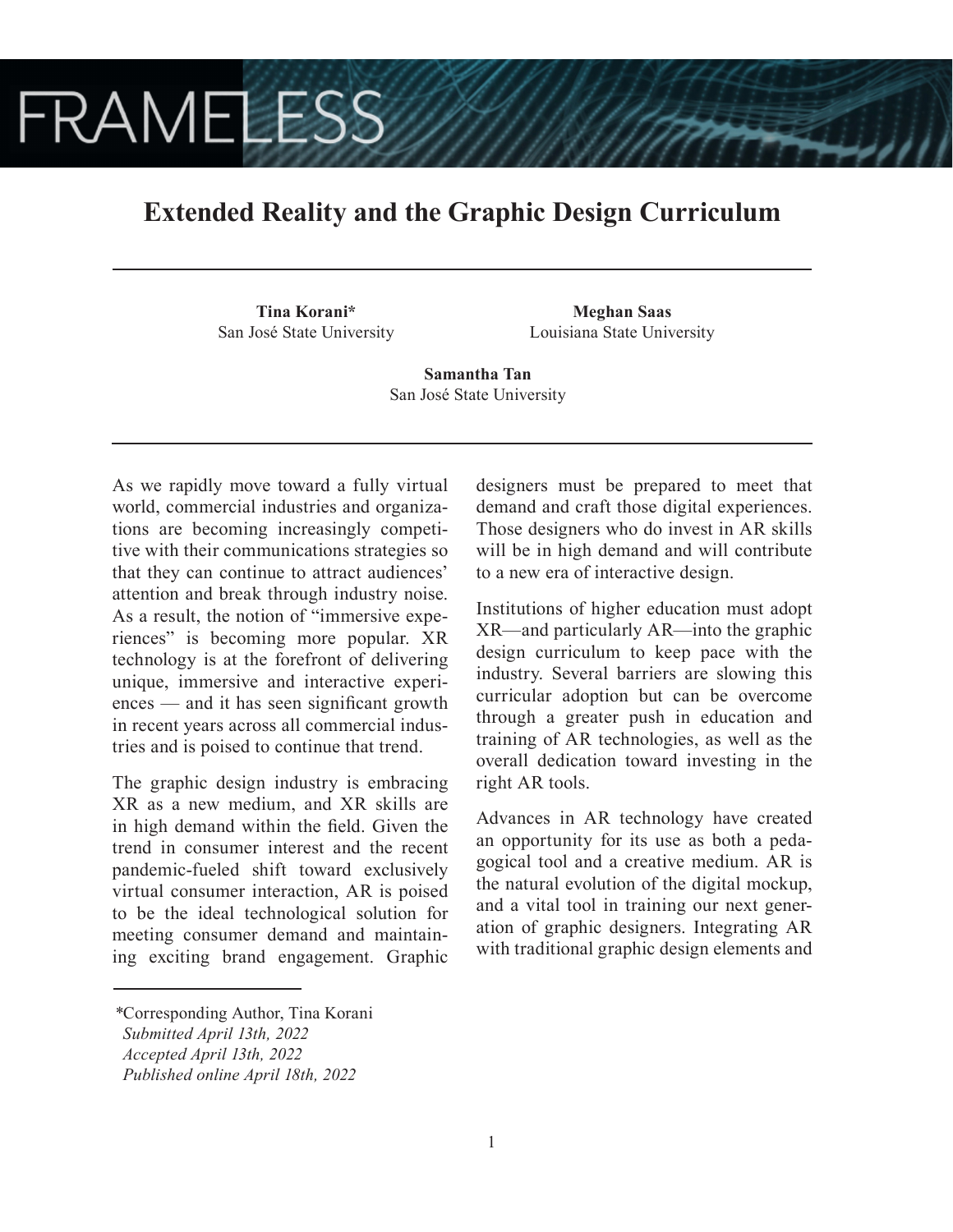**Vol. 4, No. 1 - 2021** *Frameless*

principles will improve the learning process and outcomes of design students while elevating the design industry as a whole.

In this presentation we will discuss our paper and findings. We will show two demos, including (1) a branded stationery system for a company, and (2) a poster/banner. We will showcase how these design projects can be visualized in a real-world setting using AR. Through these demonstrations, audiences will understand how AR can elevate the design process from conception to final product.

**Keywords**—*graphic design, augmented reality, extended reality, virtual reality, industry, curriculum, social media, interactive* 

### **REFERENCES**

Alkhattabi, Mona. 2017. "Augmented Reality as E-learning Tool in Primary Schools' Education: Barriers to Teachers' Adoption." *International Journal of Emerging Technologies in Learnin*g, 12(2), 91-100. https://onlinejournals.org/index.php/i- jet/article/ view/6158/4283.

Barroso-Osuna, Julio, Juan Jesus Gutiérrez- Castillo, Ma del Carmen Llorente-Cejudo, and Rubicelia Valencia Ortiz. 2019. "Difficulties in the Incorporation of Augmented Reality in University Education: Visions from the Experts." *Journal of New Approaches in Educational Research,* 8(2), 126-141. doi.org/10.7821/naer.2019.7.409.

Deloitte Digital. "Snap Consumer AR: Global Report 2021". 2021. *Deloitte Digital*. 1-74. https://www2.deloitte. com/content/dam/Del oitte/xe/ Documents/About- Deloitte/Snap%20 Consumer%20AR\_Global%20 Report\_2021.pdf.

Dunleavy, Matt, Chris Dede, and Rebecca Mitchell. 2009. "Affordances and limitations of immersive participatory augmented reality simulations for teaching and learning." *Journal of Science Education and Technology,* 18(1), 7–22. dx.doi.org/10.1007/s10956- 008-9119-1.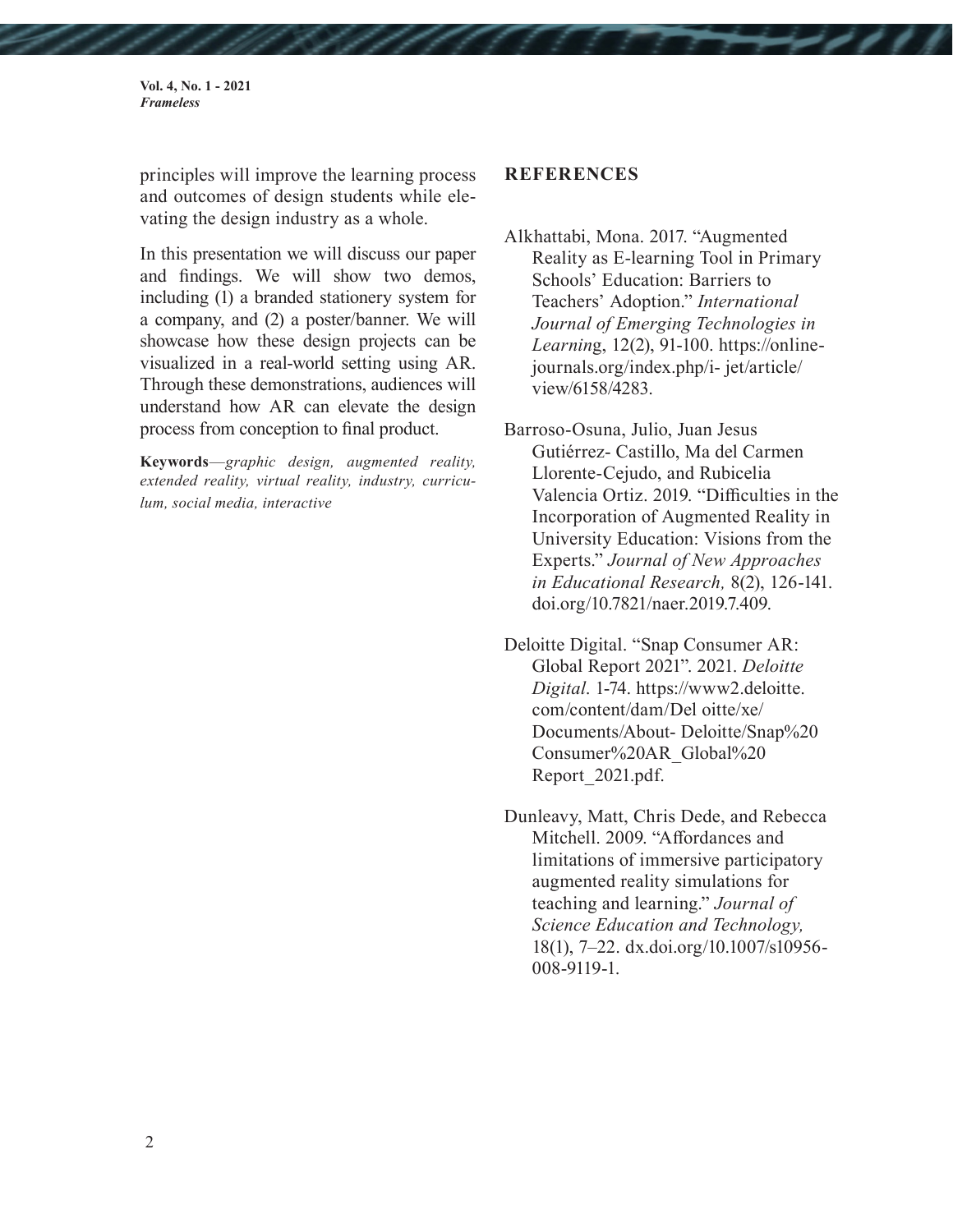- Hillmann, Cornel. 2021. "UX for XR: User Experience Design and Strategies for Immersive Technologies: 5.2 Handheld AR Breakthroughs." *O'Reilly Media,* 162. https://learning.oreilly.com/library/ view/ux- for- xr/9781484270202/ html/497551\_1\_En\_5\_C hapter.xhtml
- Kerr, Jeremy and Gillian Lawson. 2019. "Augmented Reality in Design Education: Landscape Architecture Studies as AR Experience." *The International Journal of Art & Design Education,* 39(1), 6–21. https://doi. org/10.1111/jade.12227.
- Kipper, Greg and Joseph Rampolla. 2013. *Augmented Reality: An Emerging Technologies Guide to AR.*  Massachusetts: Syngress/Elsevier.
- Kwok, Andrei O.J. and Sharon G. M. Koh. 2020. "COVID-19 and Extended Reality (XR)." *Current Issues in Tourism,* 24(14), 1935-1940. doi.org/10.1080/1368 3500.2020.1798896.
- Marr, Bernard. 2019. "What Is Extended Reality Technology? A Simple Explanation For Anyone." *Forbes.* https://www.forbes.com/sites/ bernardmarr/2 019/08/12/whatis-extended-reality- technologya-simple-explanation-foranyone/?sh=3551314a7249.

Mauroner, O., L Le, and S. Best. 2016. "Augmented Reality in Advertising and Brand Communication: An Experimental Study." *World Academy of Science, Engineering and Technology, International Journal of Information and Communication Engineering,*  10(2), 422-425. doi.org/10.5281/ zenodo.1338858.

McKinsey & Company. "How COVID-19 has pushed companies over the technology tipping point—and transformed business forever." 2020. *McKinsey & Company.* https://www. mckinsey.com/business- functions/ strategy-and-corporate- finance/ourinsights/how-covid-19-has- pushedcompanies-over-the-technologytipping-point-and-transformedbusiness- forever.

Mohamed, Tarek I. 2020. "The Impact of Using Virtual-Augmented Reality on Some Design Careers (Product, Multimedia, Graphic)." *ICMSSP 2020: Proceeding of the 2020 5th International Conference on Multimedia Systems and Signal Processing,* 54-59. doi.org/10.1145/3404716.3404736.

Needleman, Sarah E. and Jeff Horwitz. 2021. "Facebook, Apple and Niantic Bet People Are Ready for Augmented-Reality Glasses." *Wall Street Journal.*  https://www.wsj.com/articles/ facebook- apple-and-niantic-bet-peopleare-ready-for- augmented-realityglasses-11617713387.